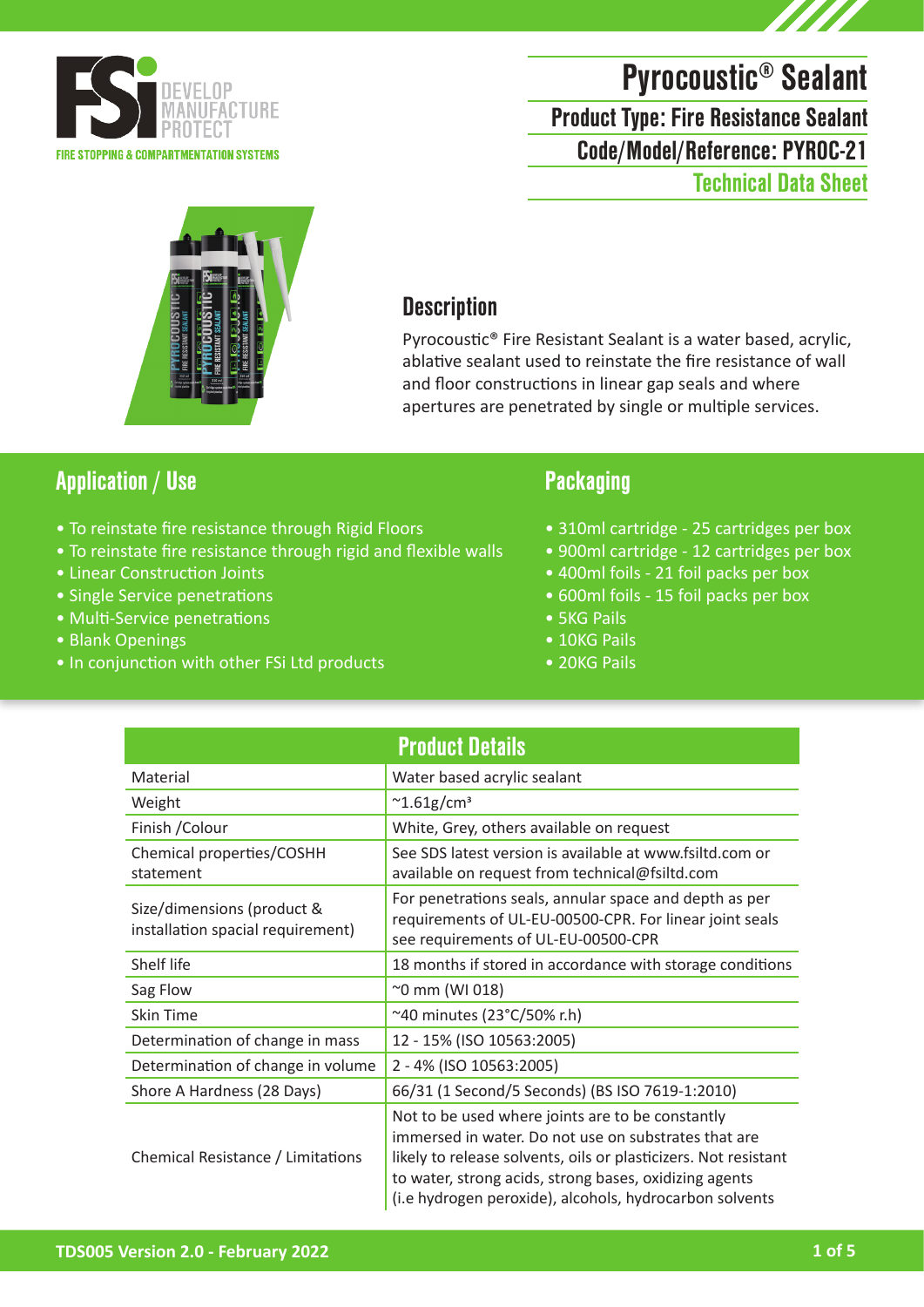



Code/Model/Reference: PYROC-21 Product Type: Fire Resistance Sealant

Technical Data Sheet

## Product Certification / Approval





BASA

ASFP

| <b>Testing / Classification</b> |                                                                                                                 |                                                                      |
|---------------------------------|-----------------------------------------------------------------------------------------------------------------|----------------------------------------------------------------------|
| Standard                        | Description                                                                                                     | Result                                                               |
| BS EN 1366-3:2009               | Fire resistance tests for service installations<br>Penetration seals                                            | See UL-EU-00500-CPR for fire<br>resistance performance               |
| BS EN 1366-4:2006               | Fire resistance tests for service installations<br>Linear joint seals                                           | See UL-EU-00500-CPR for fire<br>resistance performance               |
| BS EN 1026:2000                 | Windows and doors. Air permeability<br>Test method                                                              | Tested at 600 Pa (contact<br>technical@fsiltd.com for<br>details)    |
| ASTM E84                        | <b>Standard Test Method for</b><br>Surface Burning Characteristics of Building<br><b>Materials</b>              | Contact technical@fsiltd.com<br>for details                          |
| ASTM E2923:14                   | Longevity of Fire Stop Materials                                                                                | 30 years                                                             |
| BS EN 13501-2:2016              | Fire classification of construction products and<br>building elements                                           | See UL-EU-00500-CPR for fire<br>resistance performance               |
| LEED $4.1$                      | NC-2009 IEQc4.1 Low-Emitting Materials -<br><b>Adhesives and Sealants</b>                                       | Contact technical@fsiltd.com<br>for details                          |
| BS EN ISO 10140-2:2020          | Laboratory measurement of sound insulation<br>of building elements. Measurement of airborne<br>sound insulation | Up to 63dB achievable<br>Contact technical@fsiltd.com<br>for details |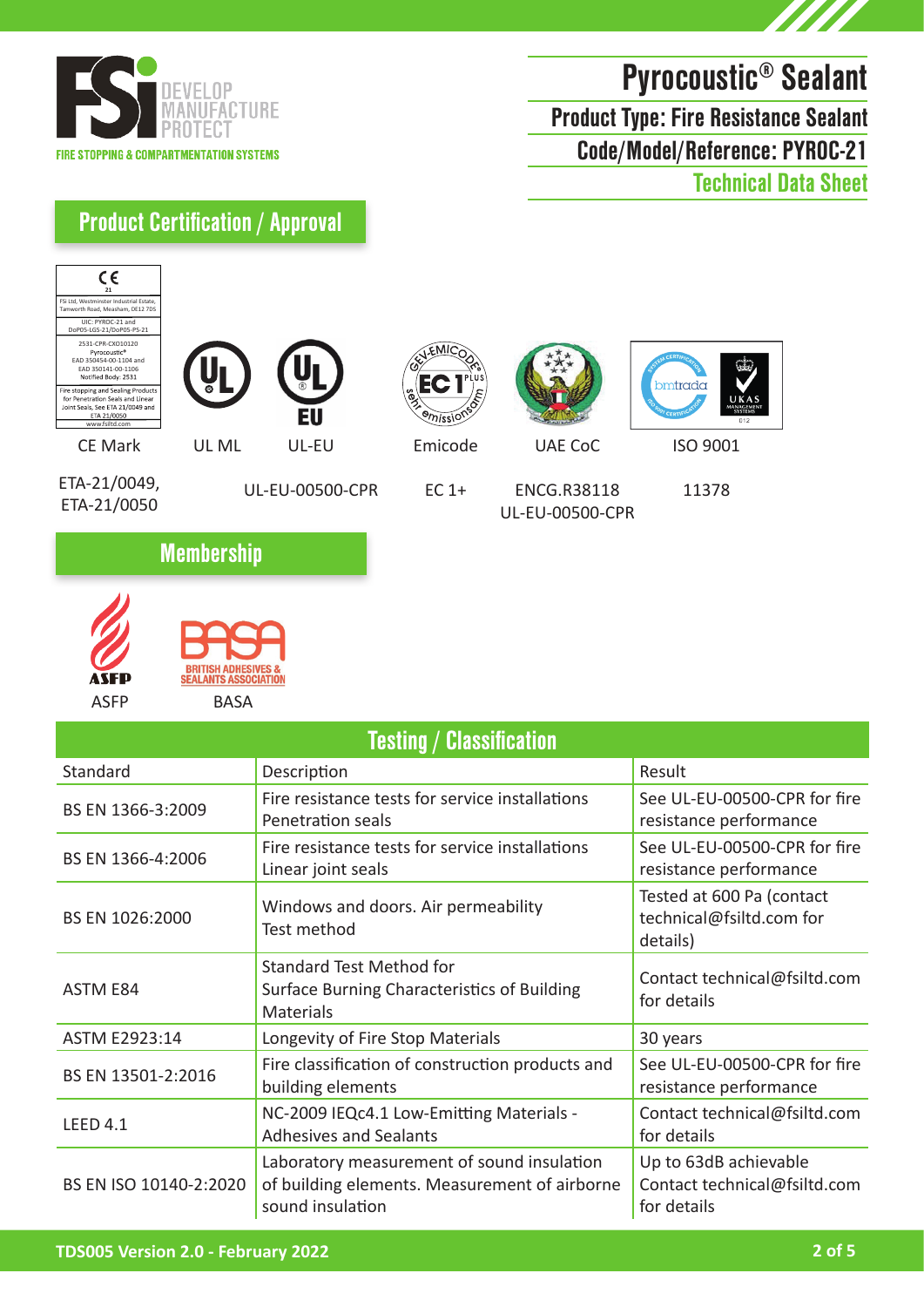

# Pyrocoustic® Sealant

Product Type: Fire Resistance Sealant

Code/Model/Reference: PYROC-21

Technical Data Sheet

### Installation & Operation

FSi Ltd. recommend installation of FSi Ltd. products is carried out by 3rd party certified installers.

The substrate must be clean, dry, sound and homogeneous, free from oils, grease, dust and loose particles. The product does not require a primer on most common surfaces, although adhesion tests are recommended prior to full scale application.

Adequate space and accessibility should be provided for applying and tooling the sealant. A suitable backing material to control the sealant depth may be required, please refer to UL-EU-00500-CPR.

The joint depth should be such as to provide a minimum sealant depth required as per UL-EU-00500-CPR.

The sealant should be gunned firmly into the joint ensuring that it is in full contact with the sides of the ioint.

Failure to carry this out may result in poor adhesion of the sealant and ultimate failure of the joint. Tooling of the sealant may be necessary to achieve an acceptable appearance. This is accomplished by drawing a flat tool over the surface of the sealant to produce a smooth neat finish. Tooling also compresses the sealant into the joint enhancing the adhesion to the joint sides.

Clean all tools and application equipment with water immediately after use.

Competence records should be kept for all Individuals installing this product (s). Installations should be suitably recorded and logged.

#### **Maintenance**

Recorded inspection should be conducted in line with the maintenance and inspection schedule defined for the building/project.

These inspections should be completed and recorded by suitably competent individuals at intervals outlined in the operation and maintenance manual relevant to the building.

Ensure Safe Access and Egress when carrying out maintenance or inspection.

Where product (s) is damaged or tampered, new product should be installed in line with installation guidance.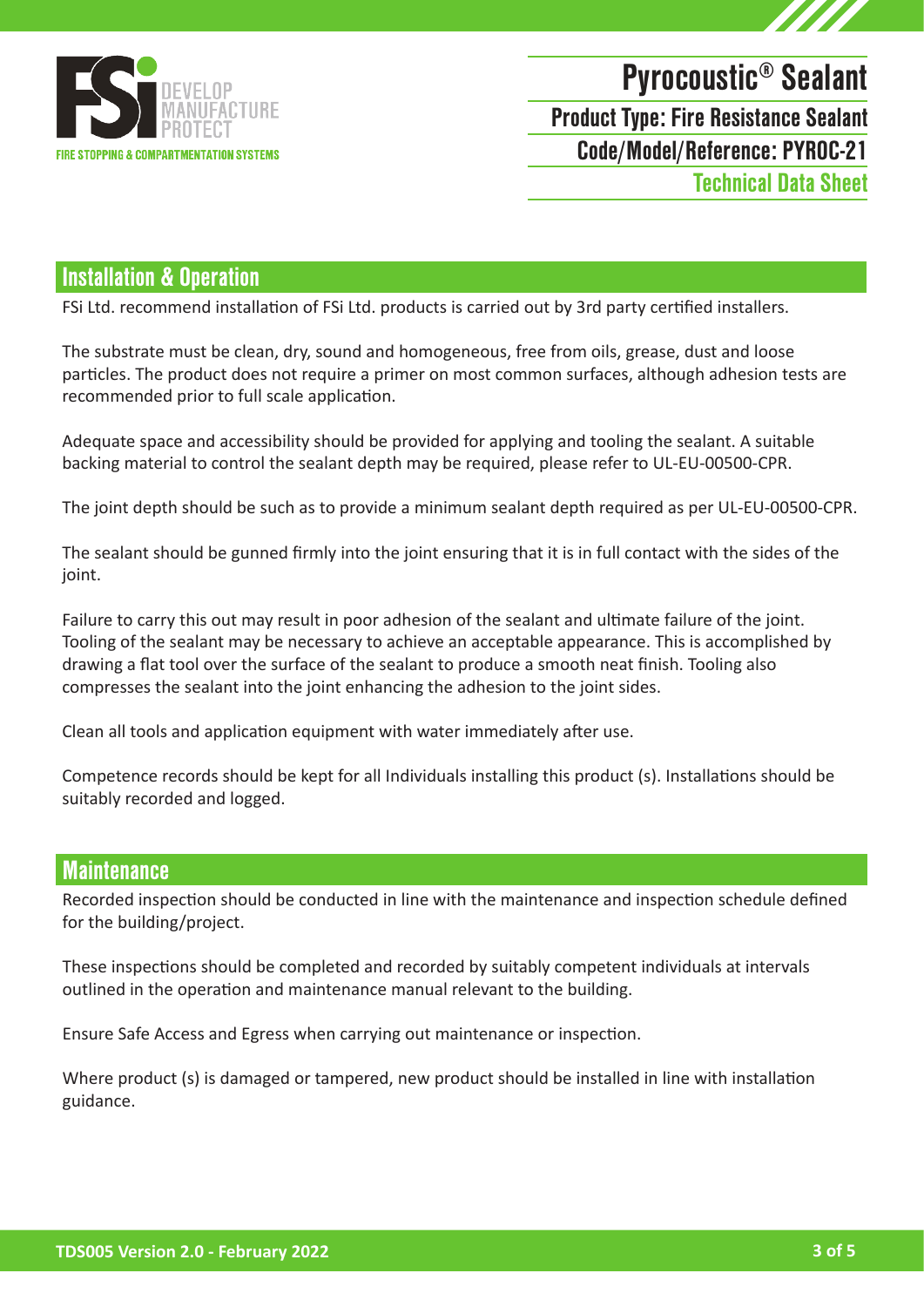

# Pyrocoustic® Sealant

Product Type: Fire Resistance Sealant

Code/Model/Reference: PYROC-21

Technical Data Sheet

### Handling & Storage

For unopened material, store in a well-ventilated, dry, cool environment. Recommended temp ranges +5°c - +35°c. Protect against exposure to direct sunlight. Always ensure that safe manual handling procedures are followed at all times.

#### **Disposal**

Removal and disposal of cured product must be done in a way that limits, as much as possible, the formation of dust. Adequate PPE must be worn including suitable respiratory equipment in the case of insufficient ventilation.

#### European Waste Catalogue code: **08 04 10**

(Waste Sealant – **08 04 10** - waste adhesives and sealants other than those mentioned in 08 04 09) You must classify your own waste, the information given above is guidance only. Waste must be classified on a case-by-case basis.

The product is classified as non-hazardous, however, every care must be taken to avoid release to the environment. Take up liquid spill with absorbent material, dam if necessary to prevent access to water course. Material in paste form may be taken up by shovel.

Disposal of waste sealant must be done according to official regulations and in accordance with a licensed collector's sorting instructions.

The product cannot currently be recycled or incinerated for energy capture.

#### **Warranty**

FSi Ltd. products are manufactured to rigid standards of quality. Any product which has been applied in accordance with FSi Ltd.'s written instructions and in any application recommended by FSi Ltd., but which is proved to be defective in product quality, will be replaced free of charge. No liability can be accepted for the information provided in this document although it is published in good faith and believed to be correct at time of issue. Any drawings provided are for illustrative purposes only. FSi Ltd. reserves the right to alter product specifications without prior notice, in line with our Company policy of continuous development and improvement. Changes due to new findings are possible, errors and misprints are not excluded. No liability whatsoever will be accepted for any loss, damage or injury arising from the use of the information given. FSi Ltd. have no control over the methods of installation, competence of operatives or suitability of site conditions, no warranties, expressed or implied, are intended to be given as to the actual performance of the product/system mentioned within this document.